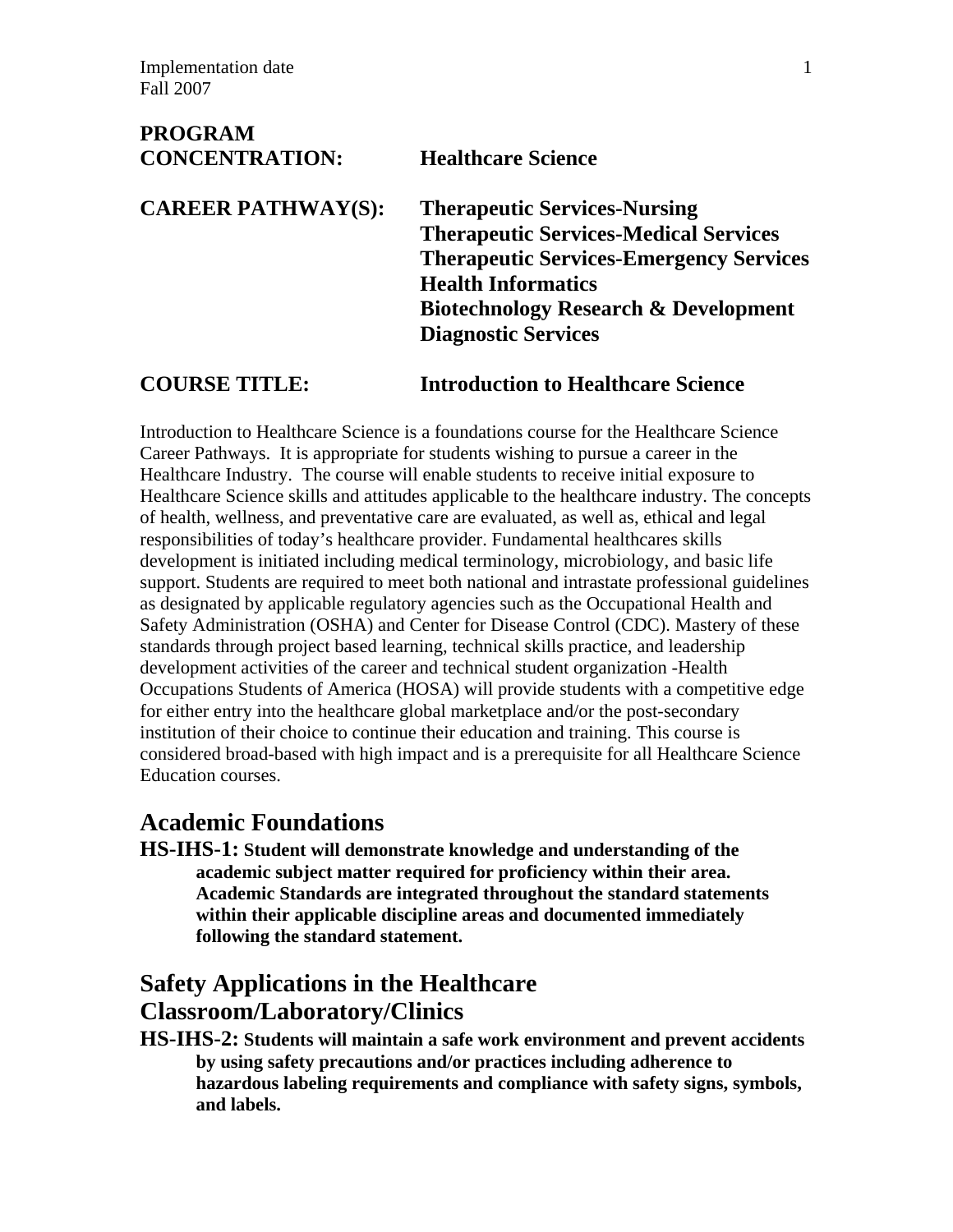- a. Analyze the role and the responsibilities of the healthcare provider (student) in the classroom, laboratory, and various workplace settings in an emergency situation*.*
- b. Demonstrate disaster preparedness procedures for each emergency situation – fire prevention and the emergency evacuation plan, inclement weather, sniper attack, student (patient) out-of –control, bioterrorism, and bomb threat*.*
- c. Compare and contrast common emergency codes used in workplace settings to notify staff of impending emergency procedures (Code 99, Dr. Twister, etc.) and acknowledge that these codes may vary in each setting.
- d. Demonstrate and incorporate proper use of ergonomics and correct body mechanics in the classroom, laboratory, and workplace.

#### *Academic standards:*

*SCSh2 – Students will use standard safety practices for all classroom laboratory and workplace investigations.* 

*SAP1 – Students will analyze anatomical structures in relationship to their physiological functions* 

# **Healthcare Delivery Systems**

## **HS-IHS-3: The student will analyze healthcare delivery system models and the role of health professionals within each given model.**

- a. Explain systems theory.
- b. Research the history of healthcare delivery systems development including evaluating the impact of enhanced technology and other factors that may affect various healthcare delivery systems.
- c. Analyze current trends in delivery systems.
- d. Define, compare and contrast services performed in healthcare delivery systems to ensure the delivery of quality healthcare.
- e. Construct a healthcare delivery system model with a simulated organizational chart diagramming the interdependence of healthcare professions within the system.
- f. Analyze the economic impact of healthcare delivery and calculation of health insurance plans to include deductibles, co-pays, PPOs and HMOs.
- g. Analyze each of the following healthcare pathways: therapeutic, diagnostic, health informatics, environmental support, and biotechnology research and development.
- h. Identify the credentialing processes necessary for health care careers to include licensure, certification, and registration*.*

#### *Academic standards:*

*ELA11W3 – The student uses research and technology to support writing.* 

*SSEF4 - The student will compare and contrast different economic systems, and explain how they answer the three basic economic questions of what to produce, how to produce and for whom to produce.*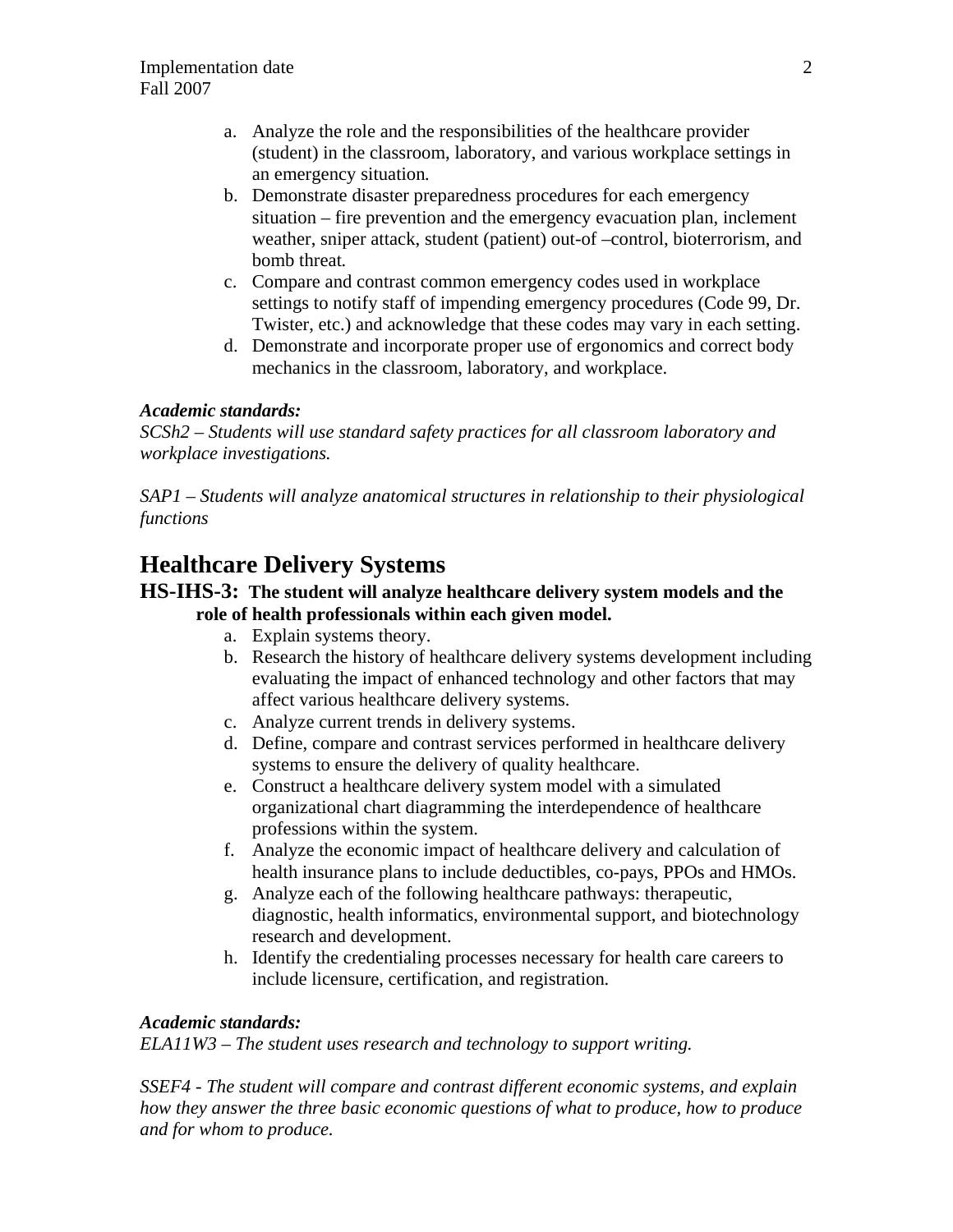*MM2P1-Students will solve problems (using appropriate technology)* 

*MM2P4- Students will make connections among mathematical ideas and to other disciplines.* 

*SSEF2- The student will give examples of how rational decision making entails comparing the marginal benefits and the marginal costs of an action)* 

*SSEPF5- The student will describe how insurance and other risk-management strategies protect against financial loss.* 

## **Teamwork and Leadership**

## **HS-IHS-4: The student will describe the attributes of effective teamwork and leadership.**

- a. Define leadership and state the qualities of a leader.
- b. Describe Career and Technical Student Organizations, their importance in leadership development and identify benefits of belonging to Health Occupations Students of America (HOSA).
- c. Analyze different types of teams, identify team members and discuss their roles and responsibilities.

## **Introduction to Healthcare Communications**

## **HS-IHS-5: The student will communicate effectively orally and in writing applying academic knowledge in healthcare science communications.**

- a. Differentiate between verbal and non-verbal communication and evaluate the components and barriers to effective communication.
- b. Organizes and develops ideas into accurate verbal reports and record appropriate data.
- c. Calculate health related math problems.
- d. Adapt communication to the needs of the individual in a responsive rather than reactive manner.
- e. Demonstrate and differentiate between appropriate and inappropriate use of telecommunications technology (cell phone, e-mail, and other forms of internal organization communications).

#### *Academic standards:*

*ELA9RC2- The student participates in discussions related to curricular learning in all subject areas.* 

*ELA9LSV1 – The student participates in student-to-teacher, student-to-student, and group verbal interactions.* 

*MM2P1 – Students will solve problems (using appropriate technology).* 

*MM2P3d –Use the language of mathematics to express mathematical ideas precisely.*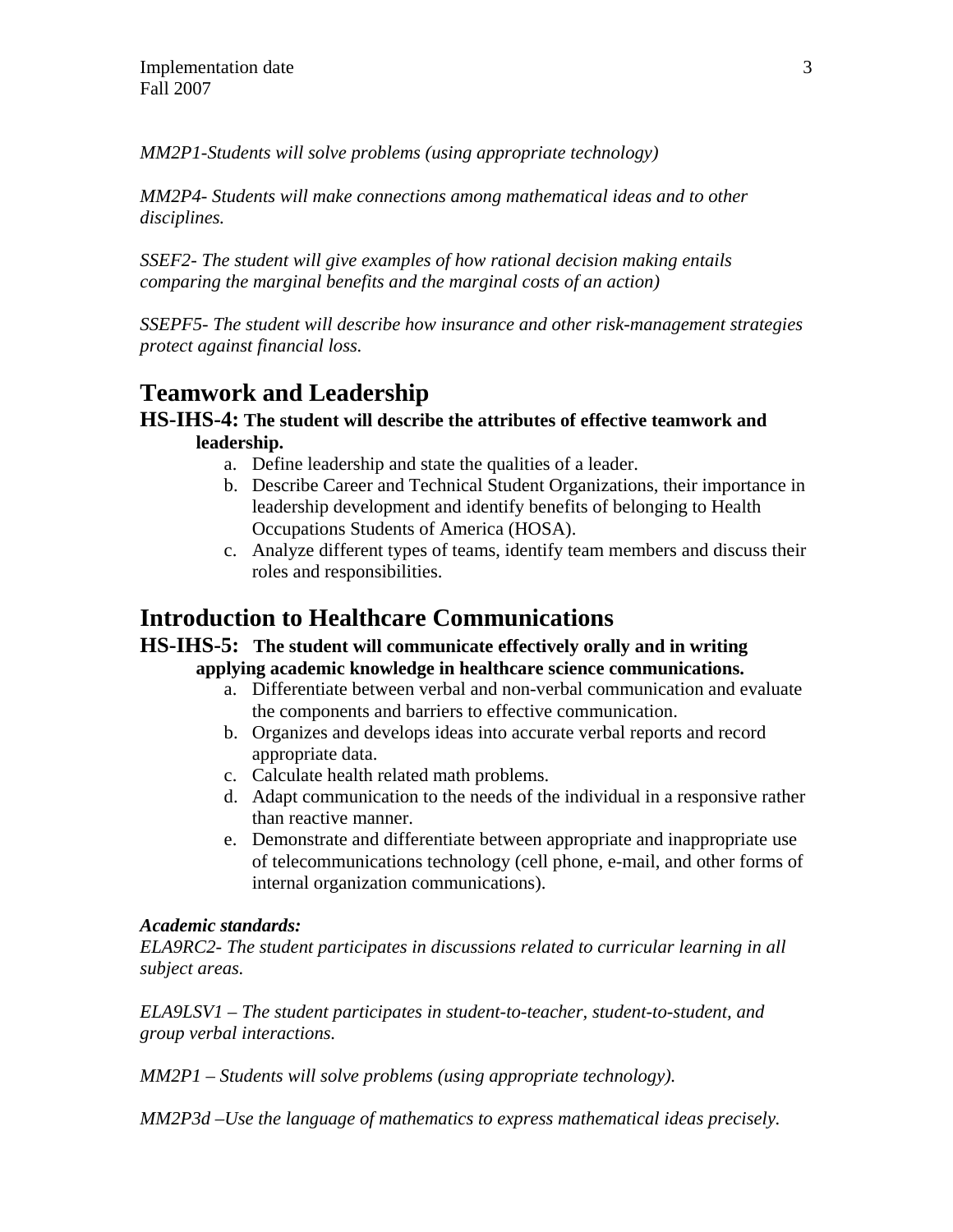*MM2P4 – Students will make connections among mathematical ideas and to other disciplines* 

SCSh6 – Students will communicate scientific investigations and information clearly.

## **Cultural Diversity**

## **HS-IHS-6: Demonstrate knowledge and understanding of diverse social, religious, ethnic, and cultural communities.**

- a. Identify and demonstrate respect for cultural, socioeconomic, and ethnic diversity.
- b. Evaluate cultural difference (i.e. culturally acceptable gestures, terms, and common folk medicine practices indigenous to certain regions) and their impact on healthcare delivery.

# **Introduction to Life Changes – The Process of Change**

**HS-IHS-7: The student will compare and contrast the life changes from conception throughout the lifespan as it relates to all growth and developmental needs.** 

- a. Investigate the interdependence of the various body systems to each other and to the body as a whole.
- b. Explain the role of homeostasis and its mechanisms as these relate to the body as a whole and predict the consequences of the failure to maintain homeostasis.
- c. Describe how structure and function are related in terms of cell and tissue types.
- d. Describe the stages of growth and development from conception throughout the lifespan including correlations to Maslow's Hierarchy of Needs.
- e. Examine various conditions that change normal body functions i.e. tissue rejection, allergies, injury, diseases and disorders - and how the body responds.
- f. Describe effects of aging on all body systems*.*

#### *Academic standards:*

*SAP5e – Describe effects of aging on all body systems.* 

*SAP4e- Examine various conditions that change normal body functions (e.g. tissue rejection, allergies, injury, diseases and disorders) and how the body responds.* 

*SAP5d – Describe the stages of development from birth to adulthood –i.e. neonatal period, infancy, childhood, adolescence and puberty, and maturity.* 

## **Ethical Responsibilities**

**HS-IHS-8: The student will demonstrate integration of accepted ethical practices**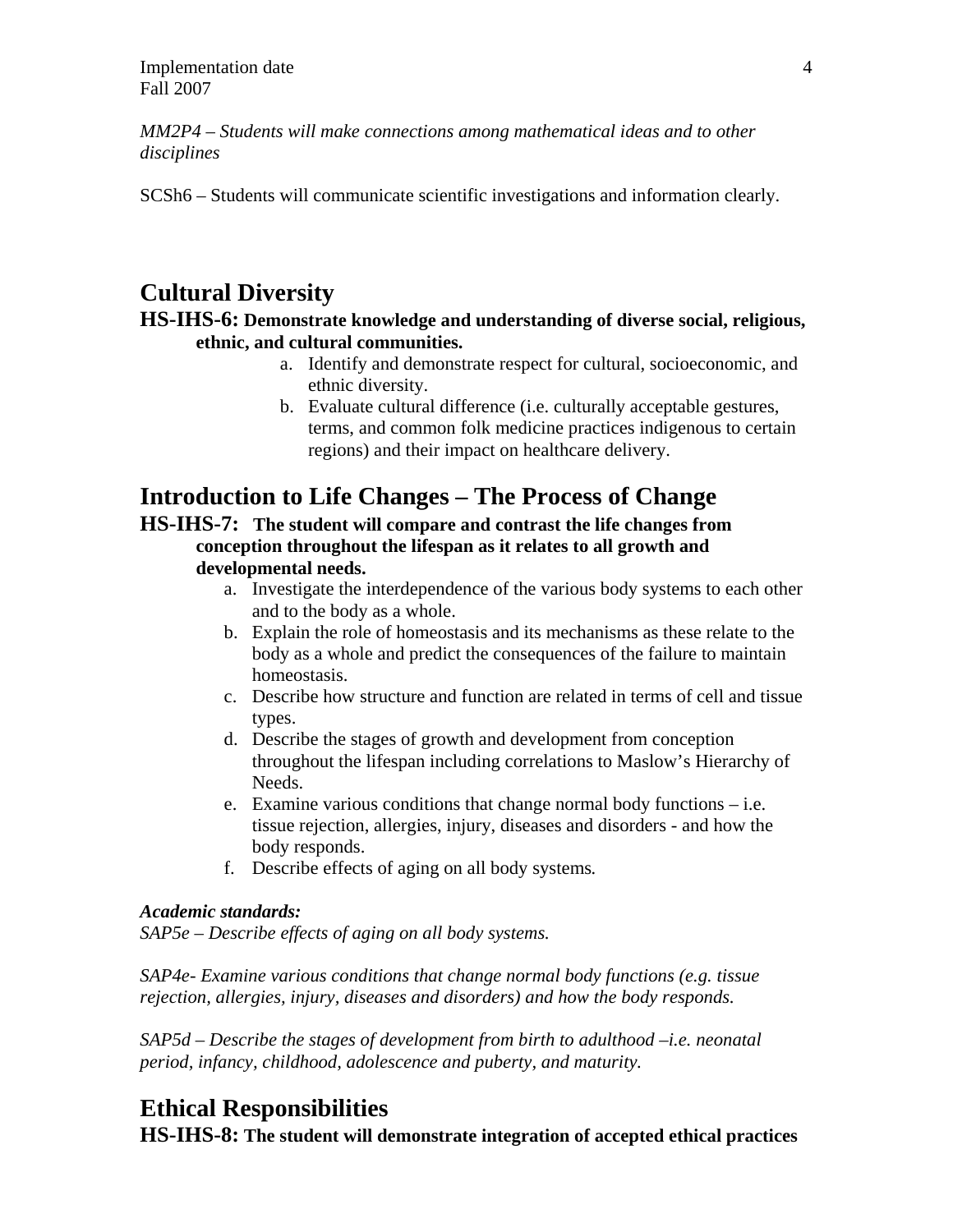## **with respect to cultural, social, and ethnic differences within the healthcare classroom and all clinical environments utilized.**

- a. Differentiate between moral, ethical, and legal issues impacting healthcare and the relationship of each to healthcare outcomes.
- b. Contrast personal, professional, and organizational ethics.
- c. Differentiate between federal and state regulations/laws of healthcare and discuss Professional Standards of Care.

# **Legal Responsibilities**

- **HS-IHS-9: The student will explain the legal responsibilities, limitations, and implications of their actions within the healthcare delivery setting. They will perform their duties according to regulations, policies, laws and legislated rights of clients.** 
	- a. Analyze the basic legal responsibilities of healthcare workers in regards to torts, malpractice, negligence, invasion of privacy, privileged communication, patient/client confidentiality, doctrine of informed consent including identification of HIPAA regulations and the impact on healthcare communications.
	- b. Discuss legal contracts and how they affect healthcare delivery including but not limited to: advance directives, living wills, durable power of attorney, and other legal directives regarding medical treatment.
	- c. Examine the American Hospital Association's "Patients Bill of Rights;" the Omnibus Budget Reconciliation Act (OBRA); the Patient Self – Determination Act, National Patient Safety Goals, and Joint Commission on Accreditation of Health Organizations (JCAHO).
	- d. Define and differentiate between policies and procedures; comply with the institutional policies and procedures.
	- e. Define and determine a reportable variance (incident) and follow established Risk Management protocol.
	- f. Describe standards for accessing, reporting and documenting client health information (PHI).

# **Health Maintenance Practices**

## **HS-IHS-10: The student will practice preventive health behaviors personally and professional with clients***.*

- a. Distinguish between health and wellness and behaviors that promote each.
- b. Explain the fundamentals of wellness and the prevention of disease processes.
- c. Define OSHA, CDC, Clinical Laboratory Improvements Amendments (CLIA) and explain each agency's role in healthcare practice.
- d. Compare and contrast the different types of immunity.

# **Concepts of Microbiology**

## **HS-IHS-11: The student will utilize the principles of infection control.**

- a. Evaluate the need for asepsis in the health environment.
- b. Differentiate between cleaning, disinfecting, and sterilizing.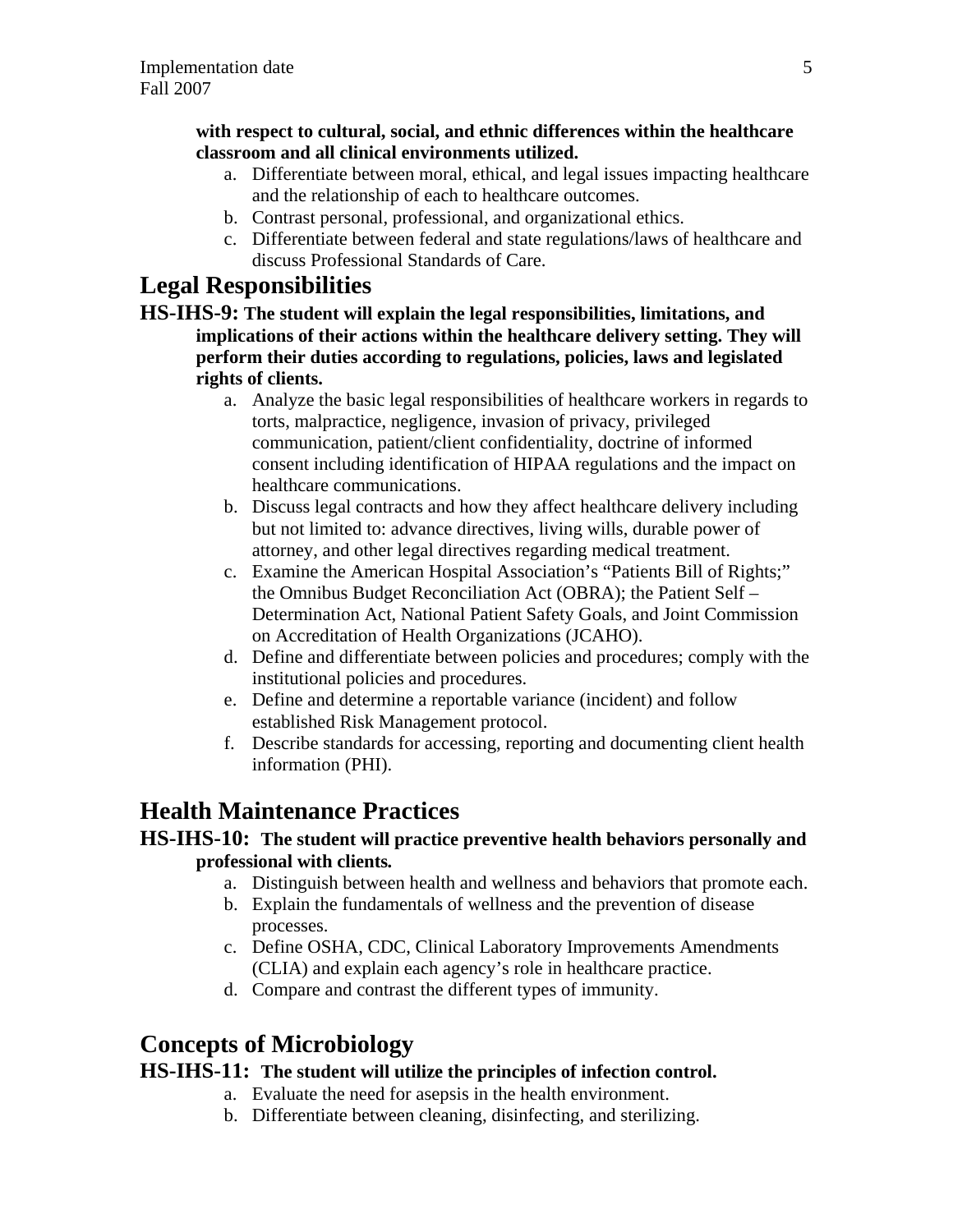- c. Analyze ways microorganisms are spread using the chain of infection model and analyze methods to destroy or control the spread of pathogenic microorganisms.
- d. Identify risk factors associated with nosocominal infections and evaluate their impact on client and employee health.
- e. Define, demonstrate, and use standard precautions as described in the rules and regulations set forth by the Occupational Safety and Health Administration (OSHA).
- f. Demonstrate medical aseptic technique included but not limited to: medical aseptic handwash, cleaning, disinfecting, (non-sterile) gloving and de-gloving.

## *Academic standard:*

*SCSh2 -Students will use standard safety practices for all classroom, laboratory, and field investigations.*

# **Introduction to Medical and Technology Terminology and Abbreviations**

## **HS-IHS-12: The student will utilize the elements of medical terminology to communicate information, data and observations.**

- a. Interpret basic medical abbreviations selected from JCAHO's recommended abbreviations list.
- b. Analyze and define medical terms utilizing common medical prefixes, suffixes, and word roots.
- c. Utilize medical terminology within a scope of practice in order to interpret, transcribe, and communicate information, data and observations.

#### *Academic standard:*

*ELA9RL5 – The student understands and acquires new vocabulary and uses it correctly in reading and writing.* 

## **Introduction to Community Safety**

## **HS-IHS-13: The student will demonstrate basic life support techniques on an adult victim while utilizing personal protective equipment devices and adhering to all standard precautions within OSHA guidelines. This may be simulated for demonstration purposes as necessary.**

- a. Analyze the role of the respiratory and circulatory systems as it pertains to basic life support.
- b. Perform the following: location of pulse sites, clearing and opening of obstructed airway (conscious and unconscious), rescue breathing, cardiopulmonary resuscitation, and recovery position.
- c. Successfully complete American Red Cross (ARC) and/or American Heart Association's (AHA) Adult basic life Support for Healthcare Providers Training.
- d. Apply AED and follow directions based on the scenario for an adult victim.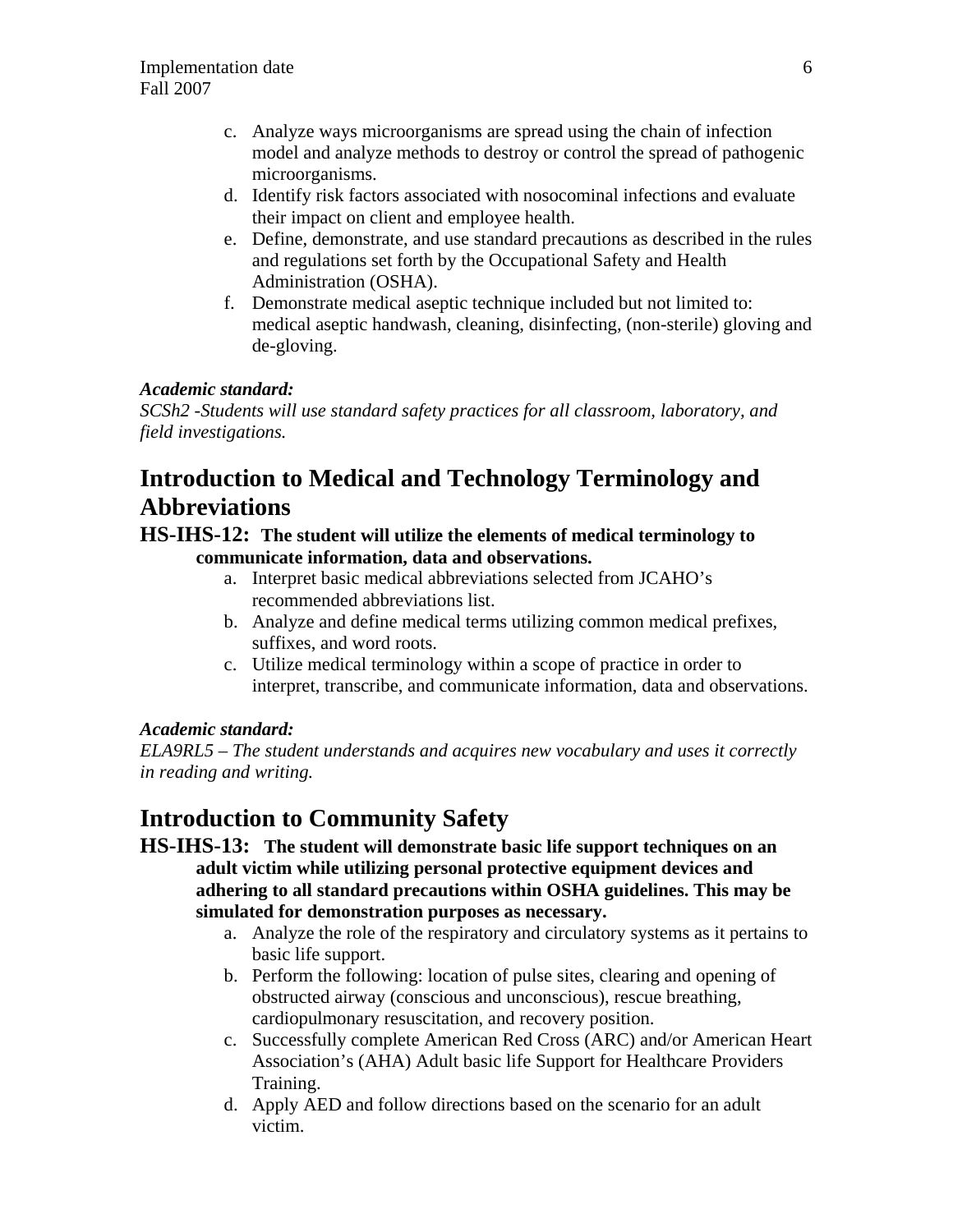## **CTAE Foundation Skills**

The Foundation Skills for Career, Technical and Agricultural Education (CTAE) are critical competencies that students pursuing any career pathway should exhibit to be successful. As core standards for all career pathways in all program concentrations, these skills link career, technical and agricultural education to the state's academic performance standards.

The CTAE Foundation Skills are aligned to the foundation of the U. S. Department of Education's 16 Career Clusters. Endorsed by the National Career Technical Education Foundation (NCTEF) and the National Association of State Directors of Career Technical Education Consortium (NASDCTEc), the foundation skills were developed from an analysis of all pathways in the sixteen occupational areas. These standards were identified and validated by a national advisory group of employers, secondary and postsecondary educators, labor associations, and other stakeholders. The Knowledge and Skills provide learners a broad foundation for managing lifelong learning and career transitions in a rapidly changing economy.

| <b>CTAE-FS-1 Technical Skills:</b> Learners achieve technical content skills |  |
|------------------------------------------------------------------------------|--|
| necessary to pursue the full range of careers for all                        |  |
| pathways in the program concentration.                                       |  |
| <b>CTAE-FS-2 Academic Foundations:</b> Learners achieve state academic       |  |
| standards at or above grade level.                                           |  |
| <b>CTAE-FS-3 Communications:</b> Learners use various communication          |  |
| skills in expressing and interpreting information.                           |  |
| <b>CTAE-FS-4 Problem Solving and Critical Thinking: Learners define</b>      |  |
| and solve problems, and use problem-solving and                              |  |
| improvement methods and tools.                                               |  |
| <b>CTAE-FS-5 Information Technology Applications:</b> Learners use           |  |
| multiple information technology devices to access,                           |  |
| organize, process, transmit, and communicate                                 |  |
| information.                                                                 |  |
| <b>CTAE-FS-6 Systems:</b> Learners understand a variety of organizational    |  |
| structures and functions.                                                    |  |
| CTAE-FS-7 Safety, Health and Environment: Learners employ safety,            |  |
| health and environmental management systems in                               |  |
| corporations and comprehend their importance to                              |  |
| organizational performance and regulatory compliance.                        |  |
| CTAE-FS-8 Leadership and Teamwork: Learners apply leadership and             |  |
| teamwork skills in collaborating with others to accomplish                   |  |
| organizational goals and objectives.                                         |  |
| <b>CTAE-FS-9 Ethics and Legal Responsibilities:</b> Learners commit to       |  |
| work ethics, behavior, and legal responsibilities in the                     |  |
| workplace.                                                                   |  |
| <b>CTAE-FS-10 Career Development:</b> Learners plan and manage               |  |
| academic-career plans and employment relations.                              |  |
| CTAE-FS-11 Entrepreneurship: Learners demonstrate understanding of           |  |